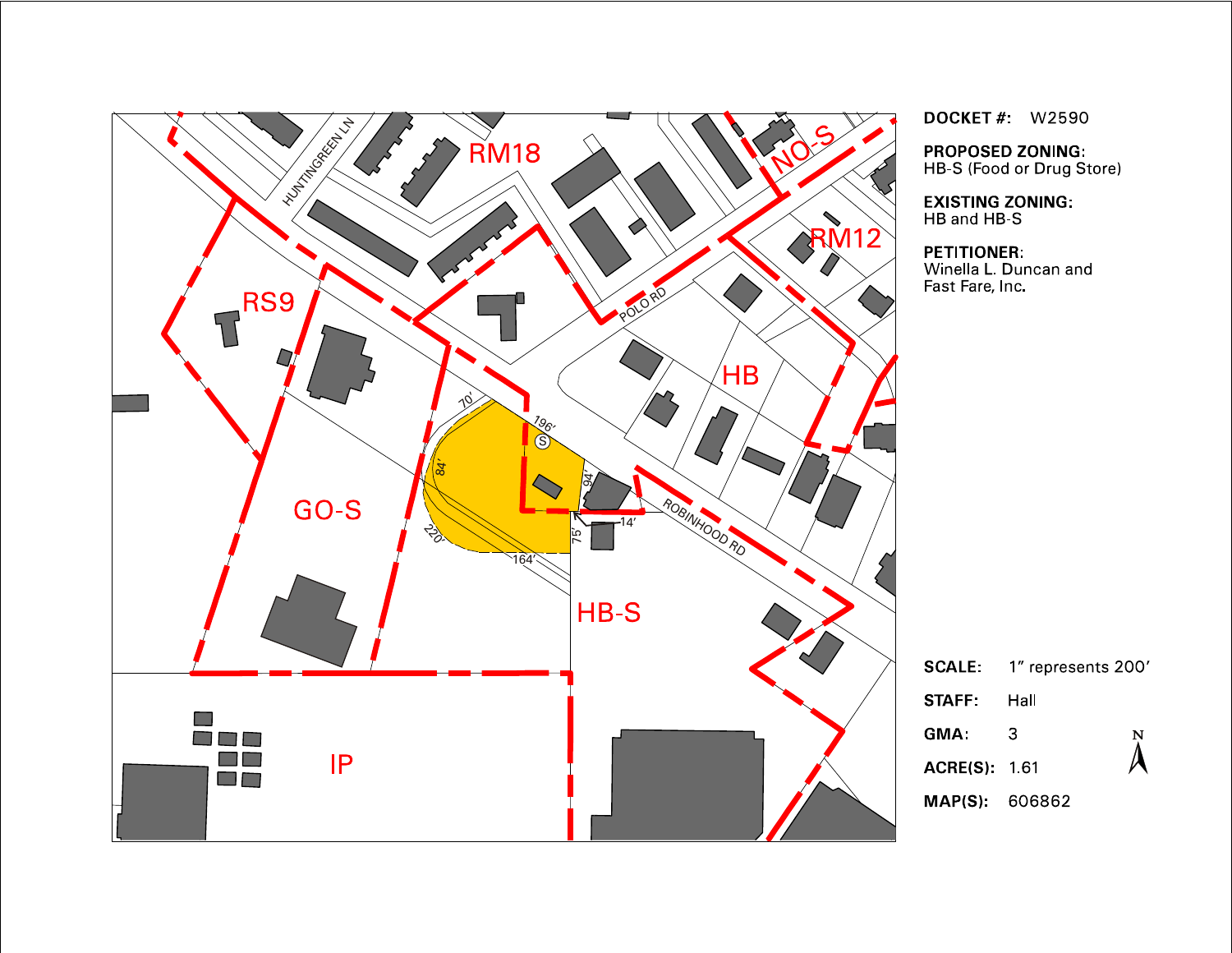November 20, 2002

Winella L. Duncan 672 Log House Road Winston-Salem, NC 27127

## RE: ZONING MAP AMENDMENT W-2590

Dear Ms. Duncan:

The attached report of the Planning Board to the Board of Aldermen is sent to you at the request of the Aldermen. You will be notified by the City Secretary's Office of the date on which the Aldermen will hear this petition.

Sincerely,

A. Paul Norby, AICP Director of Planning

pc: City Secretary's Office, P.O. Box 2511, Winston-Salem, NC 27102 Fast Fare, Inc., 310 Old Scarborough Lane, Garner, NC 27529 Stan Forester, 5101 Country Club Road, Winston-Salem, NC 27104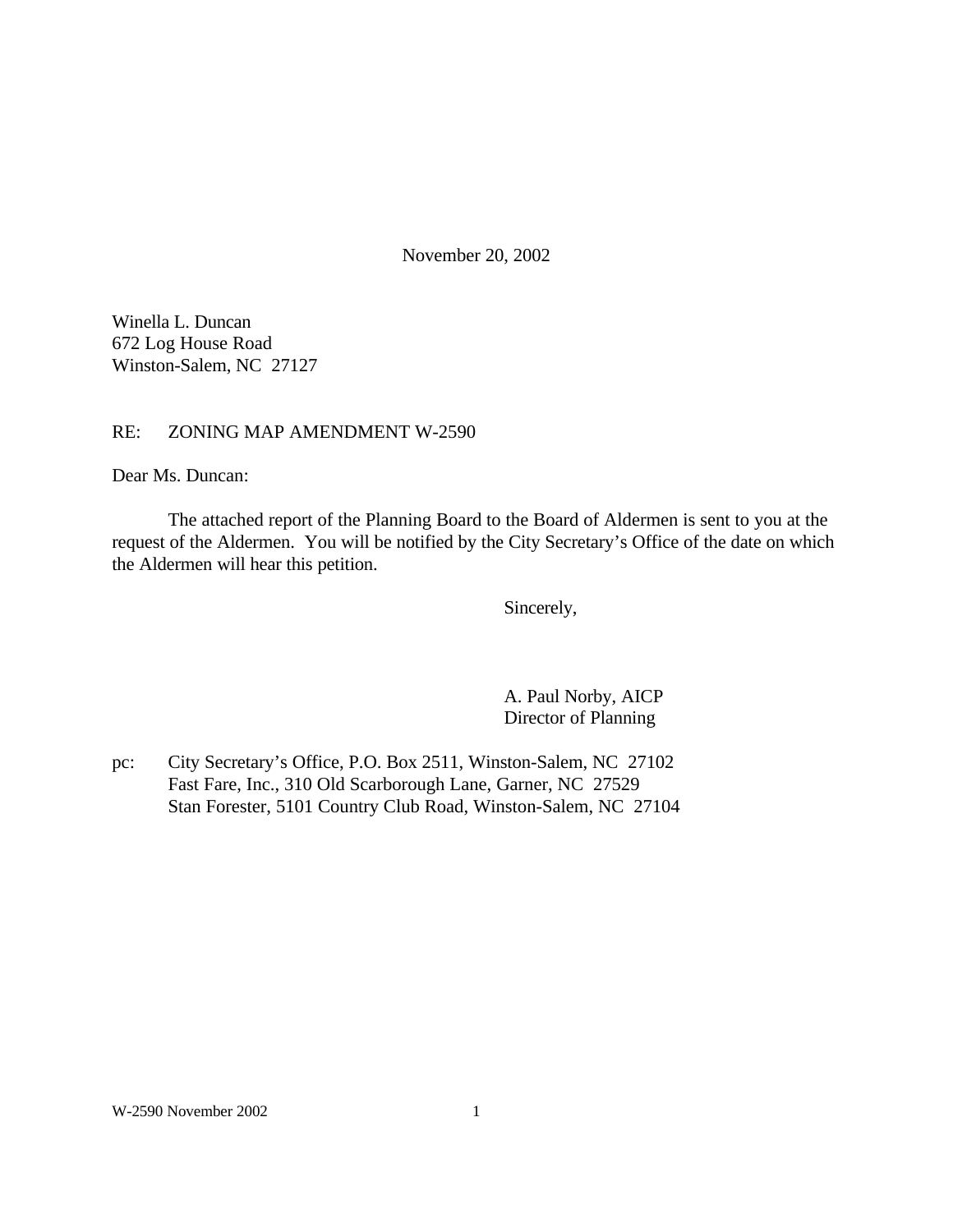# **ACTION REQUEST FORM**

**DATE:** November 20, 2002 **TO**: The Honorable Mayor and Board of Aldermen **FROM**: A. Paul Norby, AICP, Director of Planning

# **BOARD ACTION REQUEST**:

Request for Public Hearing on zoning map amendment of Winella L. Duncan and Fast Fare, Inc.

# **SUMMARY OF INFORMATION**:

Zoning map amendment of Winella L. Duncan and Fast Fare, Inc. from HB and HB-S to HB-S (Food or Drug Store): property is located on the south side of Robinhood Road at the southern terminus of Polo Road. (Zoning Docket W-2590).

## **PLANNING BOARD ACTION**:

| <b>MOTION ON PETITION: APPROVAL</b> |                  |
|-------------------------------------|------------------|
| FOR:                                | <b>UNANIMOUS</b> |
| <b>AGAINST:</b>                     | <b>NONE</b>      |
| <b>SITE PLAN ACTION:</b>            | <b>CONFORMS</b>  |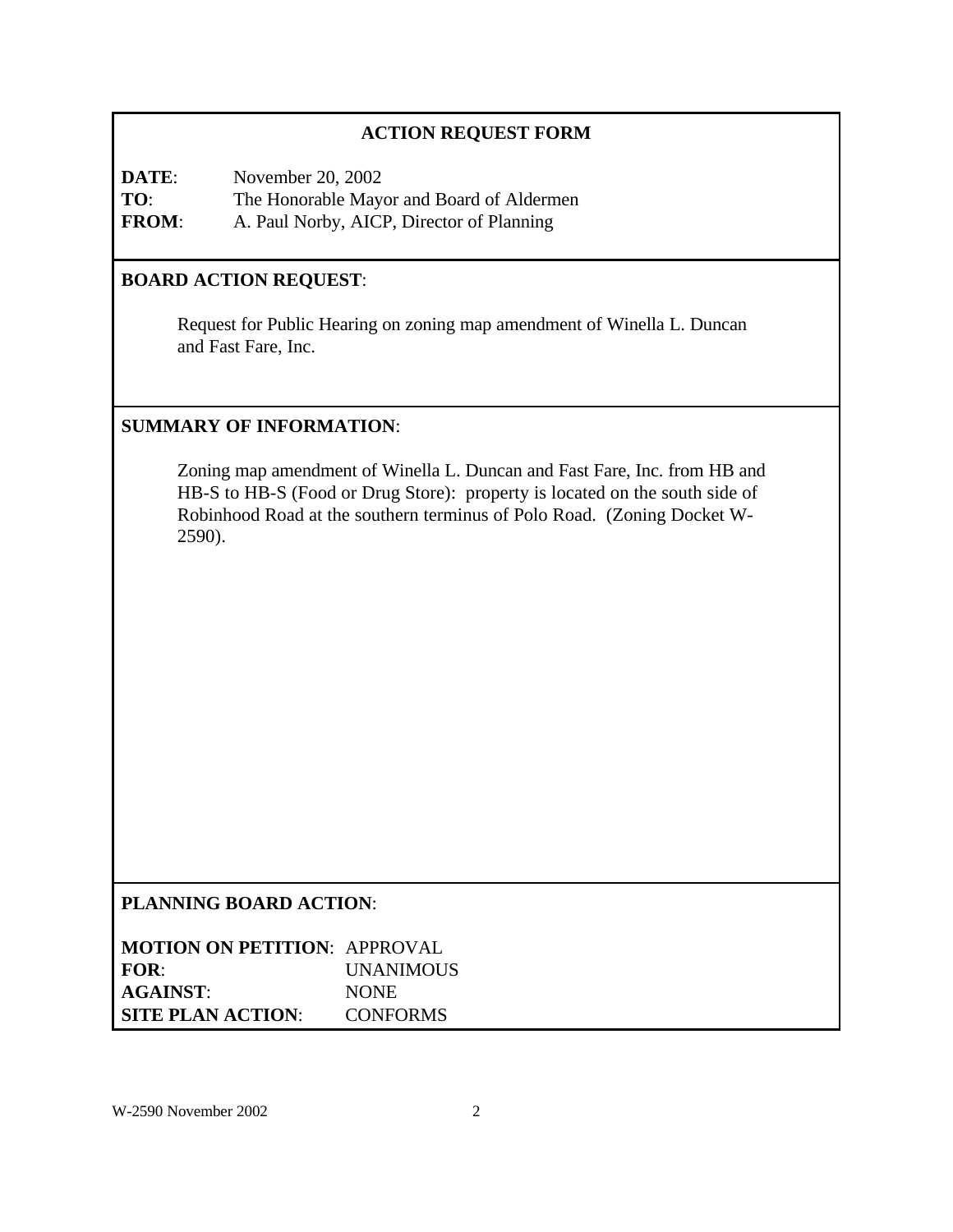#### CITY ORDINANCE - SPECIAL USE

Zoning Petition of Winella L. Duncan and Fast Fare, Inc., Docket W-2590

AN ORDINANCE AMENDING THE WINSTON-SALEM CITY ZONING ORDINANCE AND THE OFFICIAL ZONING MAP OF THE CITY OF WINSTON-SALEM, N.C.

\_\_\_\_\_\_\_\_\_\_\_\_\_\_\_\_\_\_\_\_\_\_\_\_\_\_\_\_\_\_\_\_\_

BE IT ORDAINED by the Board of Aldermen of the City of Winston-Salem as follows:

Section 1. The Winston-Salem City Zoning Ordinance and the Official Zoning Map of the

City of Winston-Salem, N.C. are hereby amended by changing from HB and HB-S (Multiple

Uses) to HB-S (Food or Drug Store) the zoning classification of the following described

property:

Beginning at a PK Nail set in the southern right-of-way line of Robinhood Road (SR #1348) having NCGS coordinates of North = 864,759.5848 Feet; East = 1,610,542.6248 Feet, said PK Nail being located south  $52^{\circ}$  19' 9" east for a distance of 2,671.81 feet from NCGS monument "Church" thence from said beginning point running with the southern right-of-way of said Robinhood Road; south  $57^{\circ}$  59' 01" east for a distance of 76.37 feet to an existing 3/4" iron pipe; thence with said southern right-of-way of Robinhood Road south  $58^{\circ}$  41' 02" east for a distance of 123.31 feet to an existing 3/4" iron pipe, the northwest corner of the Southern Community Bank and Trust Company (Deed Book 2041, Page 3528) and being known as Block 3410 - Parcel 52; thence along the Western boundary line of said Southern Community Bank lot south  $04^{\circ}$   $04'$  04" west for a distance of 93.96 feet to an existing 3/4" iron pipe being the southwest corner of the Southern Community Bank lot and in the line of the Kroger Limited Partnership Tract (Deed Book 1986 Page 1965) and being known as Block 3410 - Parcel 211: thence along said Kroger line south 87 $^{\circ}$  24' 13" west for a distance of 13.44 feet to an existing  $\frac{1}{2}$ " rebar, said rebar being the northwest corner of the aforementioned Kroger tract; thence along the western boundary line of said Kroger tract south  $00^{\circ}$  48' 59" west for a distance of 75.22 feet to a point in Leinbach Plaza Drive and in the western boundary line of said Kroger tract; thence along a new line with said drive, the following 18 calls north  $88^{\circ}$  25' 25" west for a distance of 30.44 feet to a point; thence north  $88^{\circ}$  16' 25" west for a distance of 32.03 feet to a point; thence north  $88^{\circ}$  32' 14" west for a distance of 44.47 feet to a point; thence north  $88^{\circ}$  21' 41" west for a distance of 32.14 feet to a point; thence north  $88^{\circ}$  21' 08"

W-2590 November 2002 3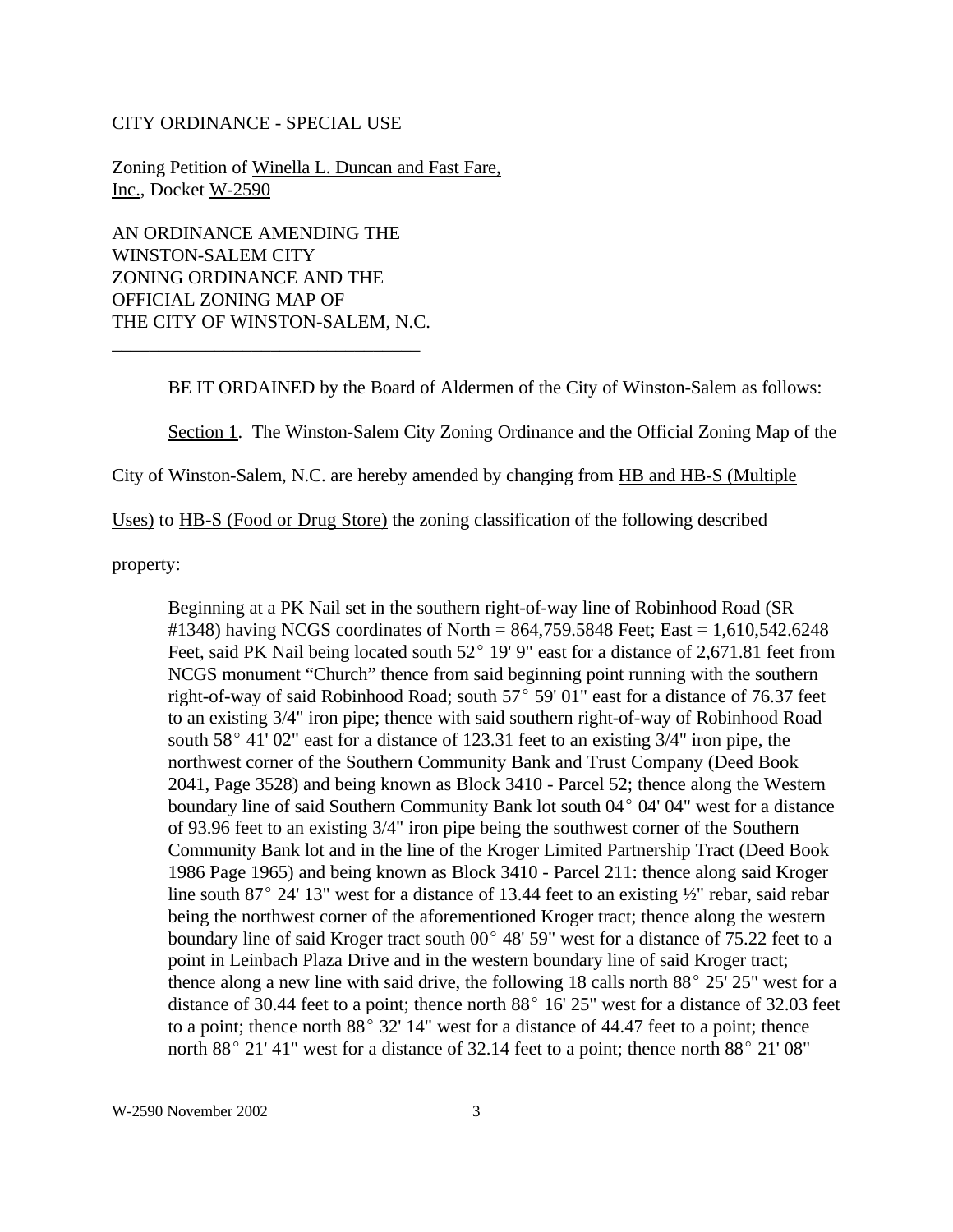west for a distance of 25.90 feet to a point; thence north  $77^{\circ}$  27' 51" west for a distance of 20.46 feet to a point; thence north  $65^{\circ}$  58' 07" west for a distance of 29.64 feet to a point; thence north 49 $^{\circ}$  46' 53" west for a distance of 23.86 feet to a point; thence north 33 $^{\circ}$  52' 55" west for a distance of 26.49 feet to a point; thence north  $23^{\circ}$  24' 51" west for a distance of 31.57 feet to a point; thence north  $09^{\circ}$  40' 19" west for a distance of 20.25 feet to a point; thence north  $07^{\circ}$  50' 46" east for a distance of 32.59 feet to a point; thence north  $18^{\circ}$  33' 36" east for a distance of 31.78 feet to a point; thence north  $22^{\circ}$  06' 28" east for a distance of 20.99 feet to a point; thence north  $31^{\circ}$  39' 58" east for a distance of 15.05 feet to a point; thence north 41 $^{\circ}$  49' 36" east for a distance of 26.64 feet to a point; thence north  $46^{\circ}$  39' 12" east for a distance of 21.09 feet to a point; thence north  $52^{\circ}$  08' 51" east for a distance of 61.41 feet to the point and place of BEGINNING and containing 1.312 acres more or less.

This being all of Block 3410 Parcel 54A and parts of Block 3410 Parcel 54D as described in Deed Book 628 Page 253 and being all of Block 3410 Parcel 61 as described in Deed Book 1866 Page 2806. This description was taken from an unrecorded plat prepared by Cavanaugh & Associates, P.A. and being designated as drawing no. 02-117; dated October 4, 2002.

This property is subject to a Reciprocal Easement as recorded in Deed Book 1860 Page 2859.

This property is subject to any and all easements of record to date.

Section 2. This Ordinance is adopted after approval of the site plan entitled Winella L.

Duncan and Fast Fare, Inc./Walgreens and identified as Attachment "A" of the Special Use

District Permit issued by the Board of Aldermen the \_\_\_\_\_\_\_ day of \_\_\_\_\_\_\_\_\_\_\_\_\_\_\_\_\_\_, to

#### Winella L. Duncan and Fast Fare, Inc.

Section 3. The Board of Aldermen hereby directs the issuance of a Special Use District

Permit pursuant to the Zoning Ordinance of the *Unified Development Ordinances* for a

development to be known as Winella L. Duncan and Fast Fare, Inc./Walgreens. Said Special Use

District Permit and site plan with associated documents are attached hereto and incorporated

herein.

Section 4. This Ordinance shall be effective from and after its adoption.

W-2590 November 2002 4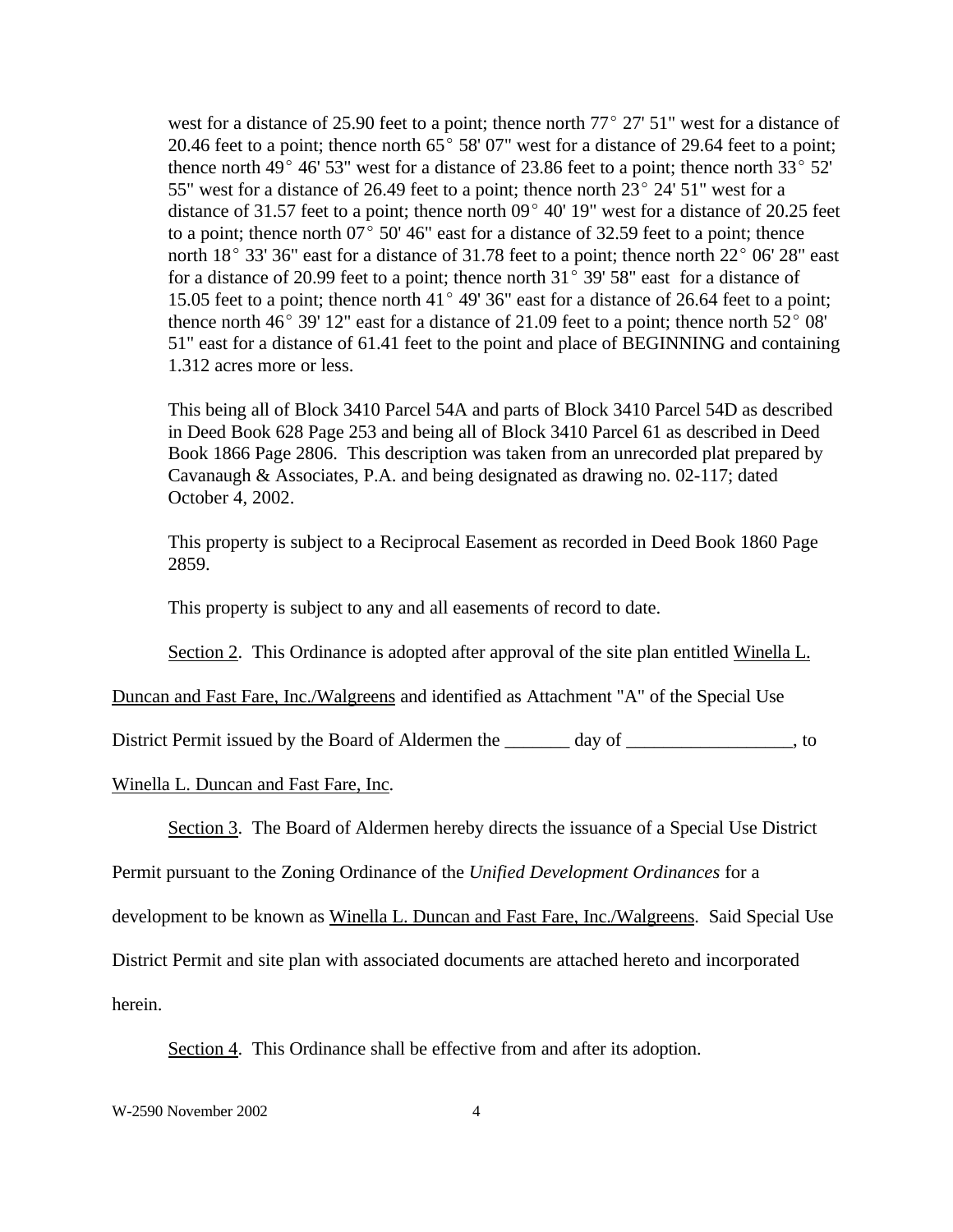## CITY - SPECIAL USE DISTRICT PERMIT

## SPECIAL USE DISTRICT PERMIT

Issued by the Board of Aldermen

of the City of Winston-Salem

The Board of Aldermen of the City of Winston-Salem issues a Special Use District Permit

for the site shown on the site plan map included in this zoning petition of Winella L. Duncan and

Fast Fare, Inc., (Zoning Docket W-2590). The site shall be developed in accordance with the

plan approved by the Board and bearing the inscription: "Attachment A, Special Use District

Permit for HB-S (Food or Drug Store), approved by the Winston-Salem Board of Aldermen the

 $\frac{1}{2}$  day of  $\frac{1}{2}$  day of  $\frac{1}{2}$  and signed, provided the property is

developed in accordance with requirements of the HB-S zoning district of the Zoning Ordinance

of the *Unified Development Ordinances*, the Erosion Control Ordinance, and other applicable

laws, and the following additional conditions be met:

## PRIOR TO THE ISSUANCE OF GRADING PERMITS

a. Developer shall have a storm water management study submitted for review by the Public Works Department of the City of Winston-Salem. If required, an engineered storm water management plan shall be submitted and approved by the Public Works Department of the City of Winston-Salem.

## PRIOR TO THE ISSUANCE OF BUILDING PERMITS

a. On site fire hydrant locations shall be approved by the City Fire Department in writing to the Inspections Division.

# C **PRIOR TO THE ISSUANCE OF OCCUPANCY PERMITS**

a. All required fire hydrants shall be installed in accordance with the City of Winston-Salem Fire Department.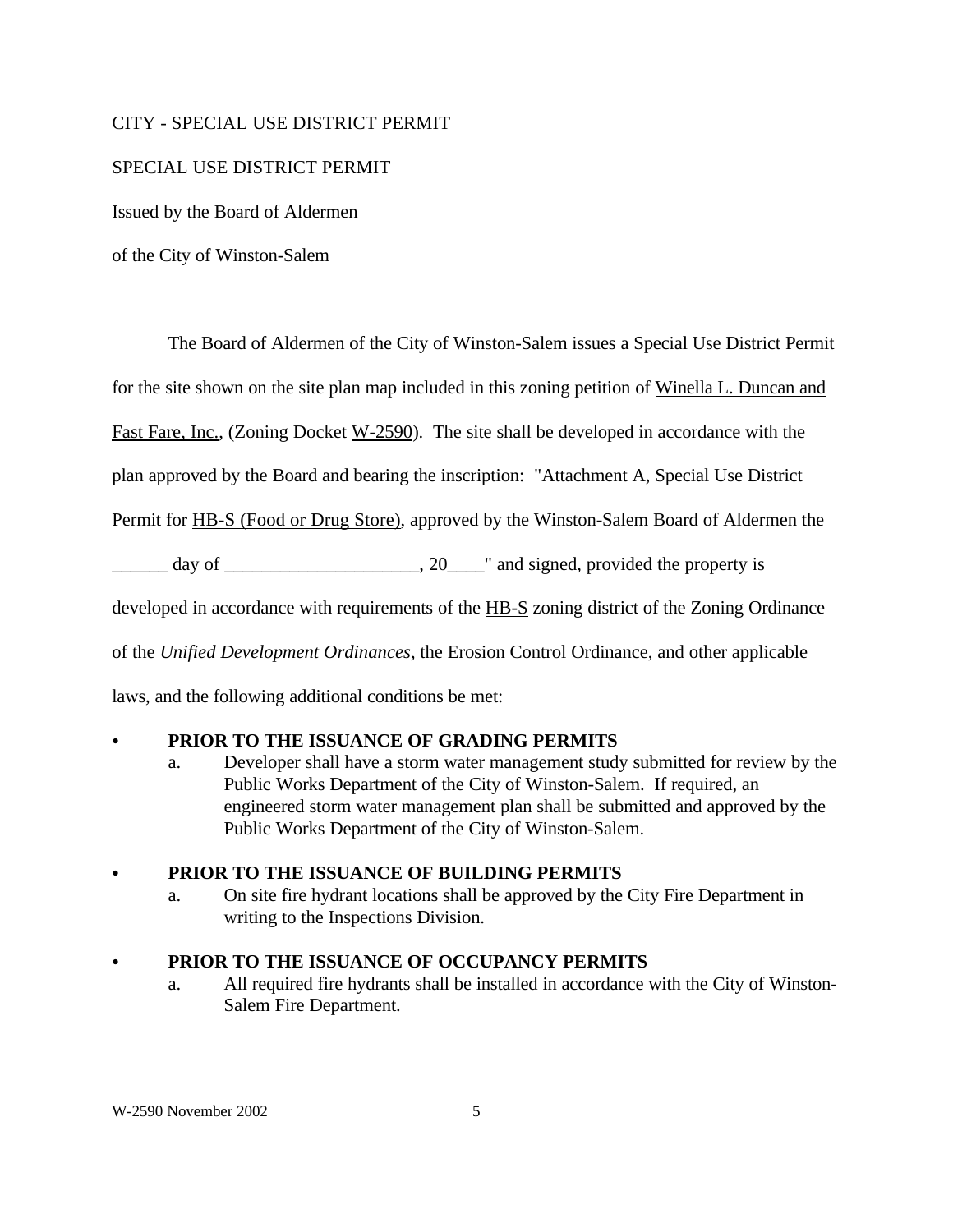# **• OTHER REQUIREMENTS**

a. Signage shall be limited to one (1) monument sign with a maximum height of five  $(5)$  feet.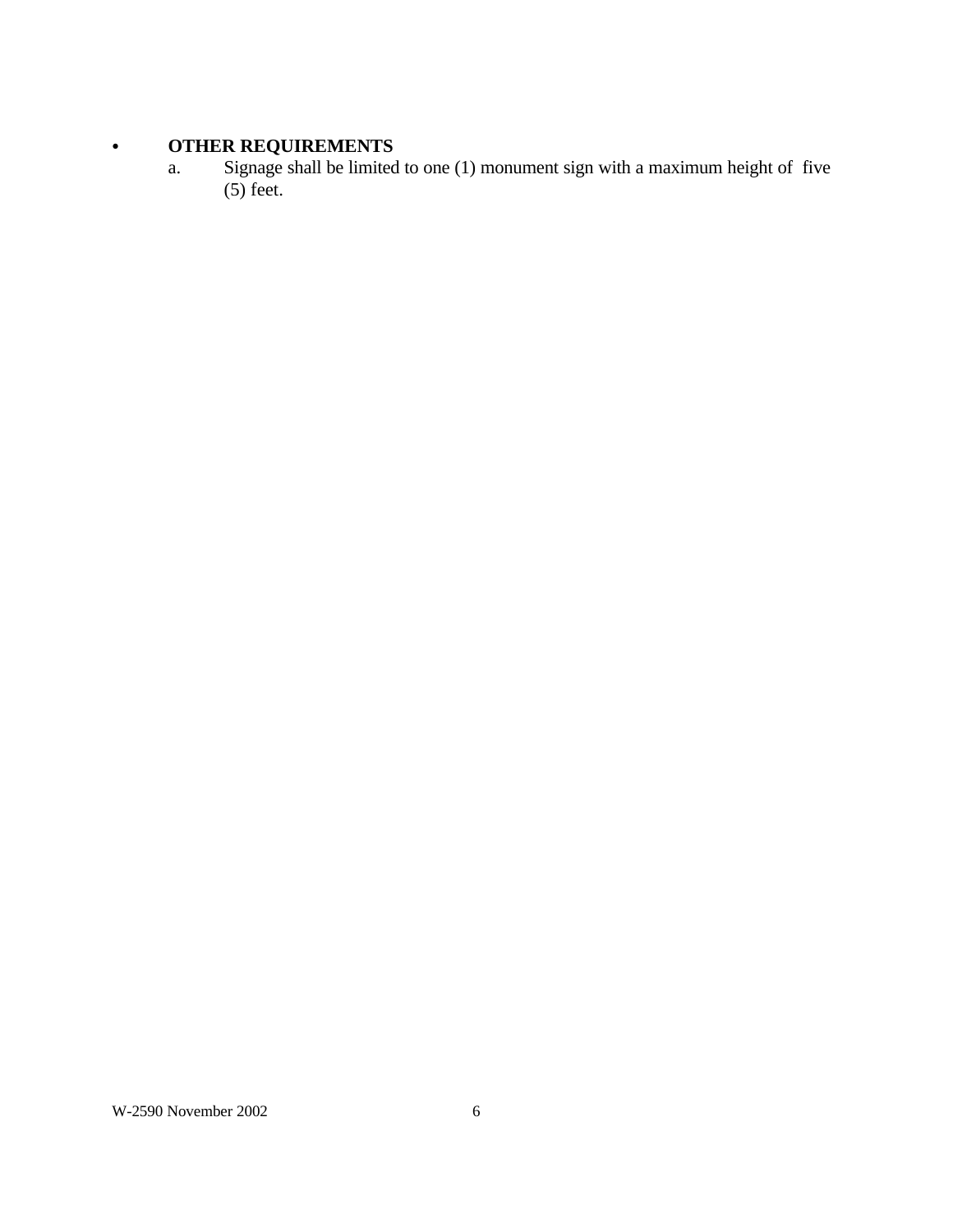## **ZONING STAFF REPORT**

| <b>DOCKET</b> # $W-2590$ |              |
|--------------------------|--------------|
| <b>STAFF:</b>            | S. Chad Hall |

Petitioner(s): Winella L. Duncan and Fast Fare, Inc. Ownership: Same

## **REQUEST**

| From: | HB and HB-S (Multiple Uses) |
|-------|-----------------------------|
| To:   | HB-S (Food or Drug Store)   |

Both general and special use district zoning were discussed with the applicant(s) who decided to pursue the zoning as requested.

Acreage: 1.61 acres

## **LOCATION**

Street: South side of Robinhood Road at the southern terminus of Polo Road. Jurisdiction: City of Winston-Salem. Ward: West.

## **SITE PLAN**

Proposed Use: Food or Drug Store. Square Footage: 13,575. Building Height: 22'-4". Parking: Required: 60; proposed: 60; layout: Typical suburban model with parking surrounding the proposed building. Bufferyard Requirements: None required. Vehicular Use Landscaping Standards Requirements: UDO standards shall apply.

### **PROPERTY SITE/IMMEDIATE AREA**

Existing Structures on Site: Convenience store with gas pumps; would be demolished for construction of the proposed drug store.

Adjacent Uses:

| North -     | HB; highway business uses.                                         |
|-------------|--------------------------------------------------------------------|
| Northeast - | HB; highway business uses.                                         |
| East -      | HB on other side of Robinhood Road; various commercial businesses. |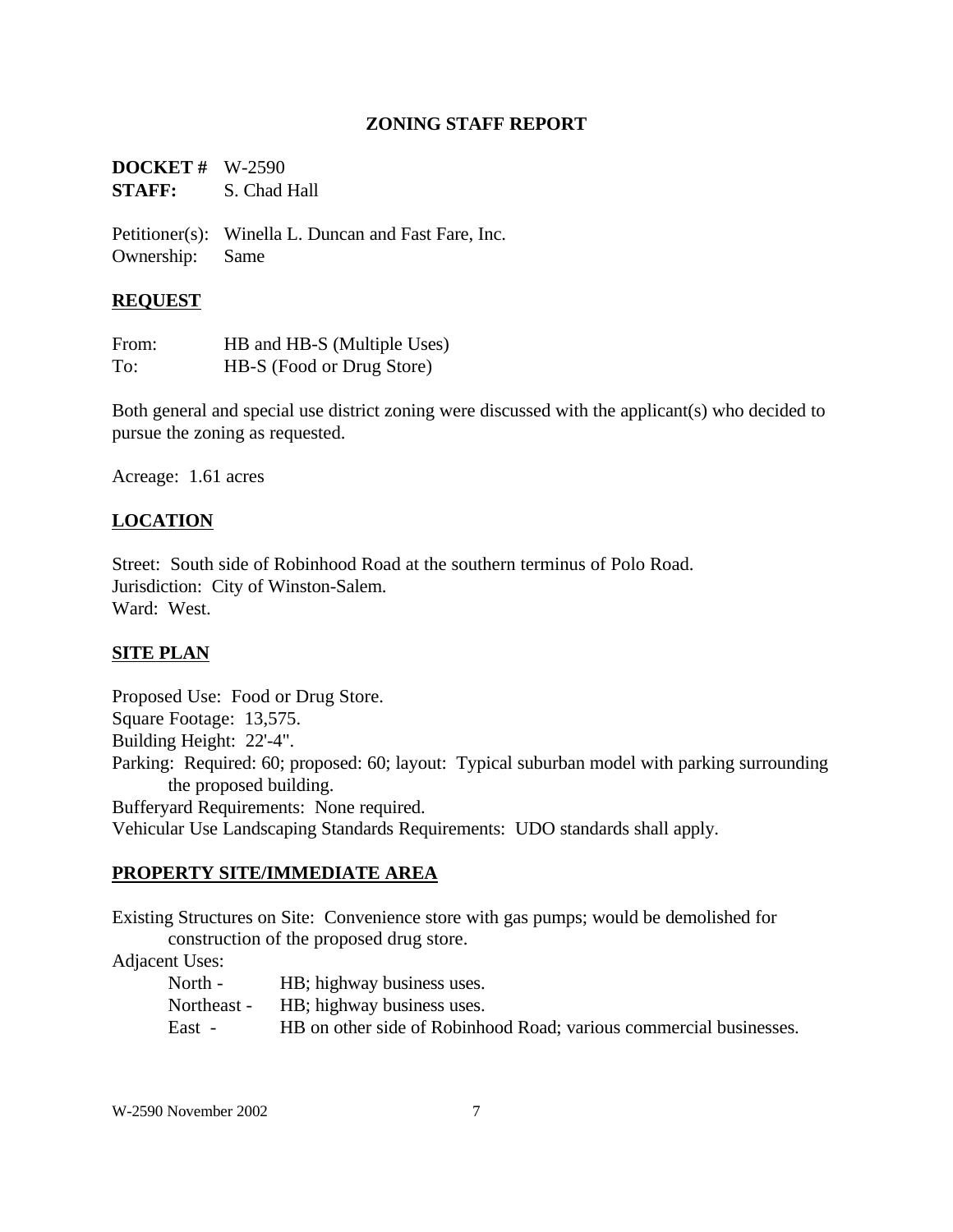| South - | HB-S; shopping center. |
|---------|------------------------|
| West -  | GO-S; medical offices. |

#### **GENERAL AREA**

Character/Maintenance: A variety of well-maintained new and old commercial buildings; some vacant commercial in shopping center.

Development Pace: Moderate to rapid.

### **PHYSICAL FEATURES/ENVIRONMENTAL REVIEW**

Impact on Existing Features: Removal of convenience store and overgrown weedy vegetation.

Topography: There is an approximate change in elevation on the subject property of 10' (from an approximate elevation of 950' in the northwest down to an approximate elevation of 940' in the southeast).

Vegetation/habitat: No streams, floodplains, wetlands, or any significant vegetation. Will development of the site affect environmental resources beyond the site? Possibly.

If yes, how? The proposed development plan shows just under 85% impervious coverage for the subject property. Little existing vegetation will remain at the property lines - the lack of vegetation paired with the high percentage of impervious surfaces will, more than likely, lead to an increase in runoff from the site and could degrade water quality.

Watershed: Site is not within a water supply watershed.

#### **TRANSPORTATION**

Direct Access to Site: Polo Road; Robinhood Road.

Street Classification: Polo Road - minor thoroughfare; Robinhood Road - major thoroughfare. Average Daily Traffic Count/Estimated Capacity at Level of Service D (Vehicles per Day):

Polo Road between Robinhood Road and Peacehaven Road = 5,700/18,500

Robinhood Road between Polo Road and Peacehaven Road = 20,000/23,900 Trip Generation/Existing Zoning: HB and HB-S

1,083/1,000 x 845.6 (Convenience Market with Gas Pumps Trip Rate) = 915 Trips per Day- plus an undetermined number of trips approved in the first phase of the existing HB-S zoning.

Trip Generation/Proposed Zoning: HB-S

 $13,575/1,000 \times 88.16$  (Pharmacy with drive-through Trip Rate) = 1,196 Trips per Day Planned Road Improvements: Median construction on Robinhood Road.

Sight Distance: Good.

Traffic Impact Study recommended: No.

Sidewalks: None existing; sidewalk is proposed along Robinhood Road.

Traffic Calming: Median on Robinhood Road.

Transit: Route 21 along Robinhood Road.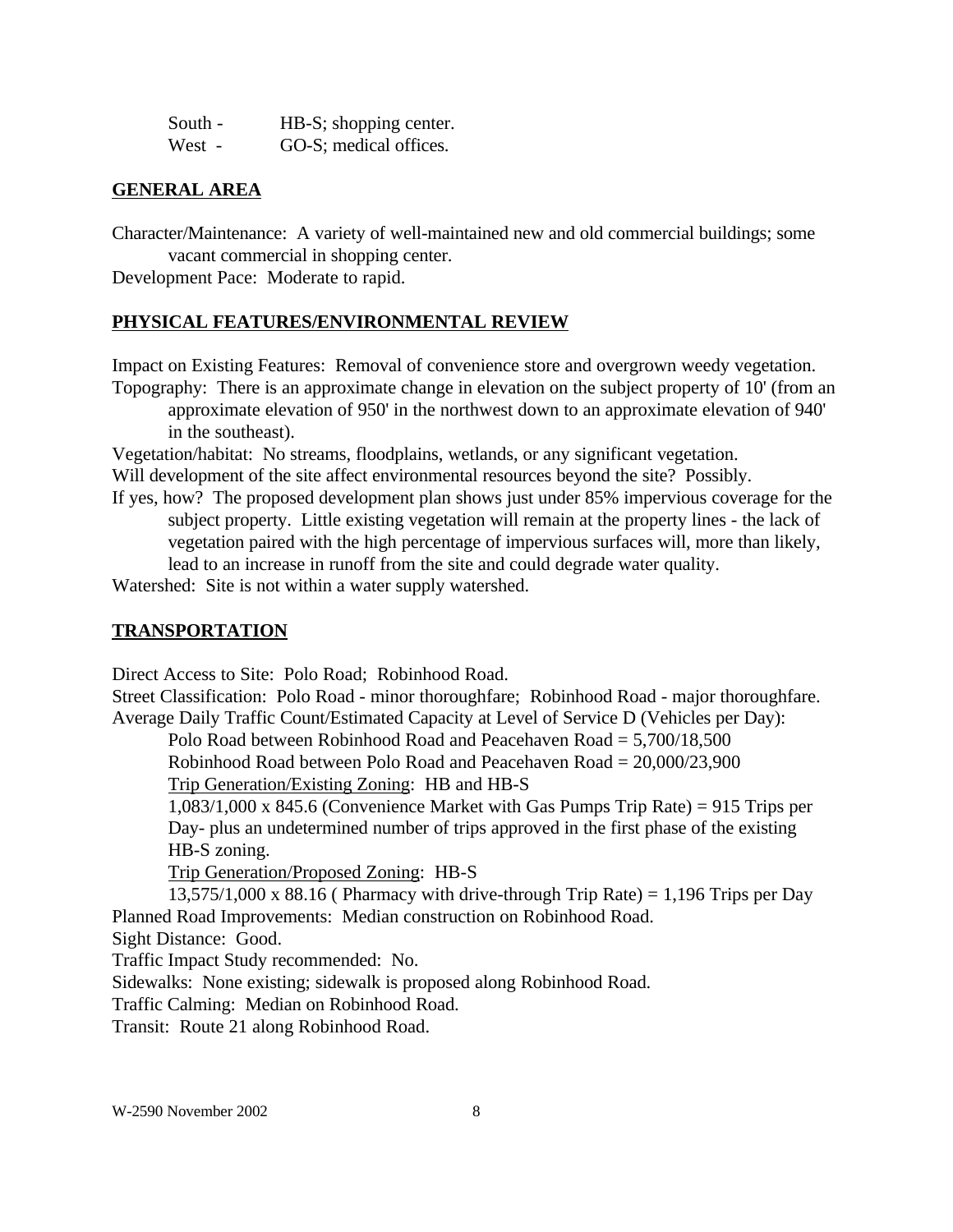# **HISTORY**

Relevant Zoning Cases:

- 1. W-2443; RS-9 to LB-S (Veterinary Service; Professional Office and Offices, Miscellaneous); approved January 2, 2001; northeast side of Robinhood Road west of Whitaker Road; 2.87 acres; Planning Board recommended approval, staff recommended denial.
- 2. W-2377; RM-12 to NO-S (Professional Office; and Medical and Surgical Offices); approved April 3, 2000; northwest side of Polo Road between Robinhood Road and Greenvalley Road; 0.41 acre; Planning Board and staff recommended approval.
- 3. W-2359; HB and RS-9 to HB-S (Shopping Center); approved January 18, 2000; northeast side of Robinhood Road between Whitaker Road and Peace Haven Road; 9.21 acres; Planning Board and staff recommended approval.
- 4. W-2130; RM-12 to NO-S (Medical or Surgical Offices); approved March 3, 1997; Northwest side of Polo Road between Robinhood Road and Greenvalley Road; 0.9 acre; Planning Board and staff recommended approval.
- 5. W-2013; RM-18 to GO-S (Professional office; medical and surgical offices; and office misc.); approved December 4, 1995; southwest side of Robinhood Road between Huntingreen Land and Polo Road; 4.19 acres; Planning Board and Staff recommend approval.
- 6. W-1903; R-3, R-2, and R-5 to B-3-S (Shopping Center Two Phase); approved July 1, 1994; southwest side of Robinhood Road across from Polo Road; 9.7 acres; Planning Board and staff recommend approval.

# **CONFORMITY TO PLANS**

GMP Area (*Legacy*): Suburban Neighborhoods (GMA 3).

Relevant Comprehensive Plan Recommendation(s): Robinhood Road is a designated urban boulevard in *Legacy,* connecting downtown Winston-Salem with the Robinhood Road West Metro Activity Center west of Muddy Creek. One of the purposes of urban boulevards is to concentrate jobs, retail and higher density housing at selected activity nodes along these corridors. This section of Robinhood Road between Peacehaven Road and Polo Road is an existing activity node.

One of the recommendations in *Legacy* is that development along Urban Boulevards support the mix, type, density and design of development that facilitates walking, bicycling and the use of public transportation. *Legacy* also states that the design of development along urban boulevards should support pedestrian activity and give these corridors an urban look and feel.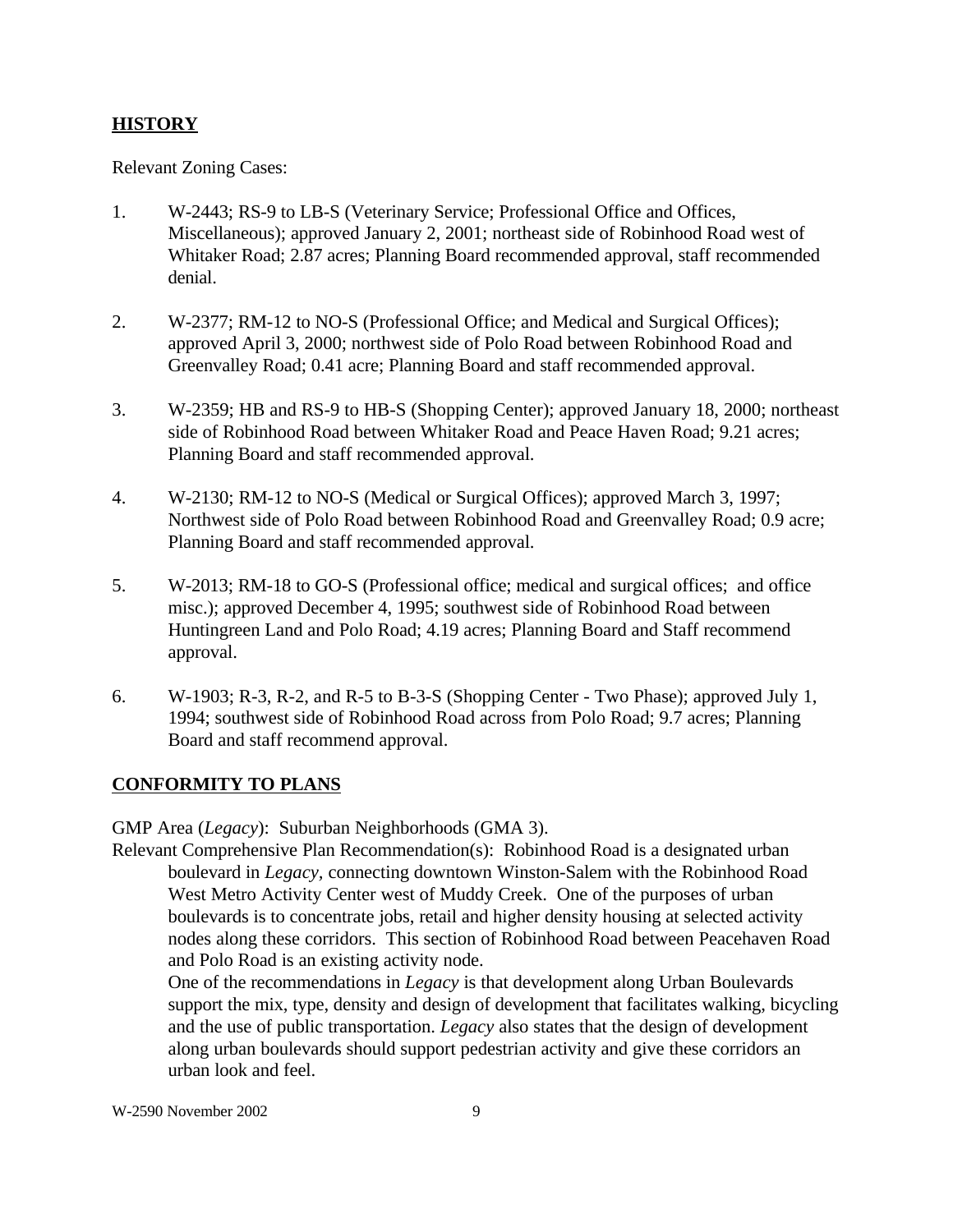Area Plan/Development Guide: *Robinhood Road Area Plan* (adopted in 1986)

Relevant Development Guide Recommendation(s): The subject property is located in an existing commercial area. Map 10 of the *Robinhood Road Area Plan* recommends that the subject property be developed as a commercial use.

## **ANALYSIS**

The current request is to rezone 1.61 acres from HB and HB-S to HB-S (Food or Drug Store). The subject property is located south of Robinhood Road at the terminus of Polo Road and presently has a convenience store with gas pumps operating on the HB portion of the site. The petition calls for the demolition of the convenience store for the construction of a 13,575 square foot Walgreen's drug store, based on the site plan.

The site is located along an "Urban Boulevard" as described in the *Legacy* development guide as "special corridors along selected major arterial roads that...concentrate jobs, retail, and higher density housing at selected activity nodes along these corridors". The subject property falls within one such activity node; said node exists between Polo Road and Peacehaven Road. In addition, one of the recommendations in *Legacy* is that development along urban boulevards support the mix, type, density and design of development that facilitates walking, bicycling and the use of public transportation. *Legacy* also states that the design of development along urban boulevards should support pedestrian activity and give these corridors an urban look and feel.

With the proximity of the proposed Walgreen's to the nearby medical offices, especially on the fringes of an activity center, this may warrant the location of a transit stop. The necessary provision of pedestrian pathways and sidewalks in this area would encourage pedestrian activity between complementary uses, even without the transit stop. Staff would encourage the City to evaluate the viability of providing such a stop in this location upon the completion of the Walgreen's, if approved for rezoning.

*Legacy* also states, pertaining to urban boulevards, that they "create attractive urban gateways leading into downtown Winston-Salem". The site plan, while still somewhat suburban in character in that the building is surrounded by parking, also illustrates a combination of Crape Myrtles and Sugar Maples as landscaping. This combination, if installed and maintained with care, would add a splash of color along the corridor with red flowers from the Crape Myrtles in the spring and summer to an orange wash from the leaves of the Sugar Maples in the fall of the year. Furthermore, for the preferred use and square footage of the proposed development, the site plan has been squeezed to the fullest extent to fit on the property and meet parking requirements, even with reductions for the sidewalk. In that, although suburban in nature, the plan has attempted to address the goals of the urban boulevard while still catering to the desires of Walgreen's.

Lastly, the subject property also falls within the *Robinhood Road Area Plan* (adopted by the Board of Alderman January 6, 1986). The area plan identifies this property as being developed as a commercial use.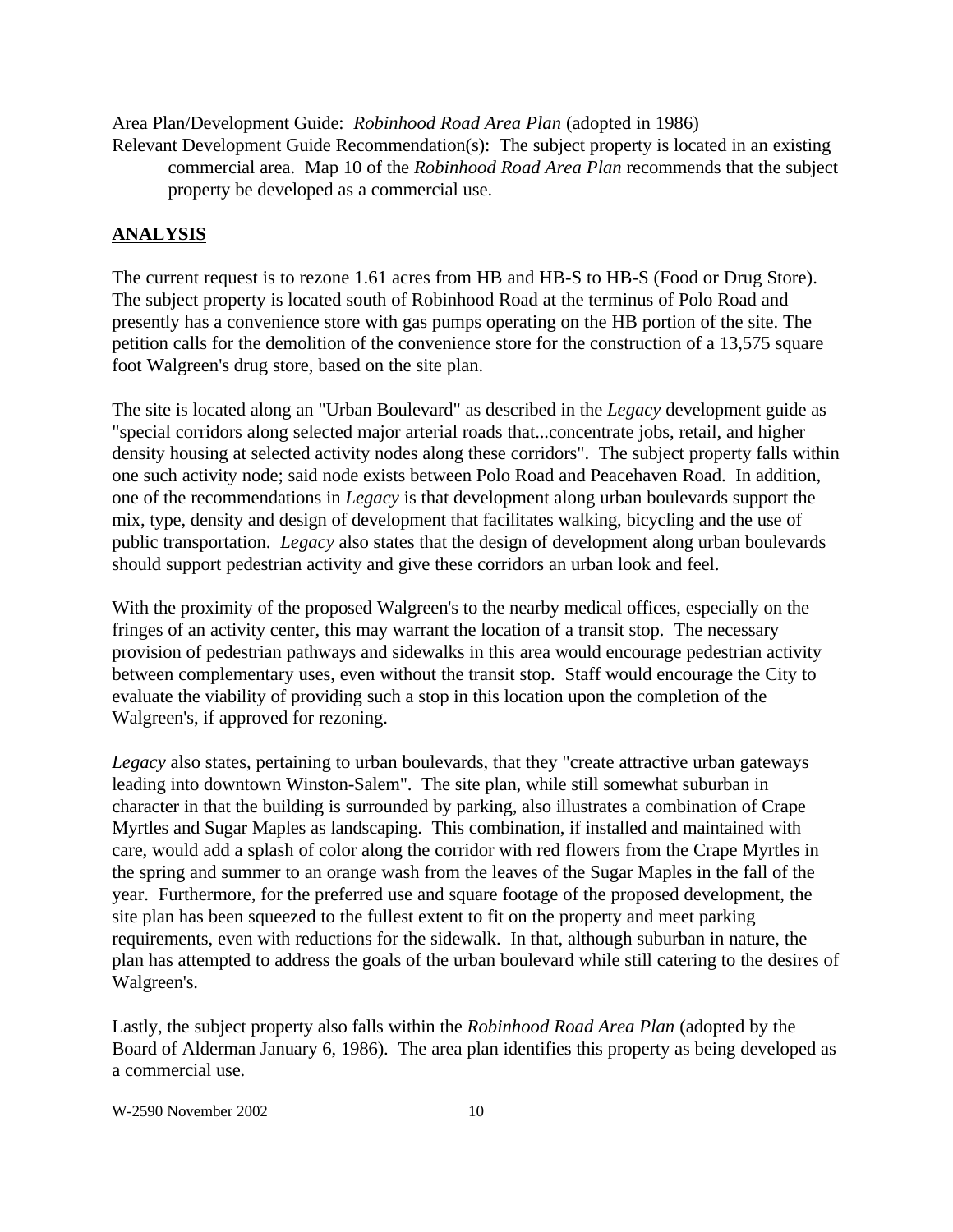## **FINDINGS**

- 1. The site is located along an "Urban Boulevard" as identified in the *Legacy*.
- 2. The subject property falls within an activity nodes along an urban boulevard.
- 3. The area plan identifies this property as being developed as a commercial use.
- 4. The approval of this request may warrant the location of a transit stop.
- 5. Although somewhat suburban in nature, the plan has attempted to address the goals of the urban boulevard.
- 6. Both use and design complement the surrounding environs.

## **STAFF RECOMMENDATION**

#### Zoning: **APPROVAL**.

Site Plan: Staff certifies that **the site plan meets all code requirements**, and recommends the following conditions:

# PRIOR TO THE ISSUANCE OF GRADING PERMITS

a. Developer shall have a storm water management study submitted for review by the Public Works Department of the City of Winston-Salem. If required, an engineered storm water management plan shall be submitted and approved by the Public Works Department of the City of Winston-Salem.

## PRIOR TO THE ISSUANCE OF BUILDING PERMITS

a. On site fire hydrant locations shall be approved by the City Fire Department in writing to the Inspections Division.

## C **OTHER REQUIREMENTS**

a. Signage shall be limited to one (1) monument sign with a maximum height of five (5) feet.

#### **PUBLIC HEARING**

#### FOR: None

AGAINST: None